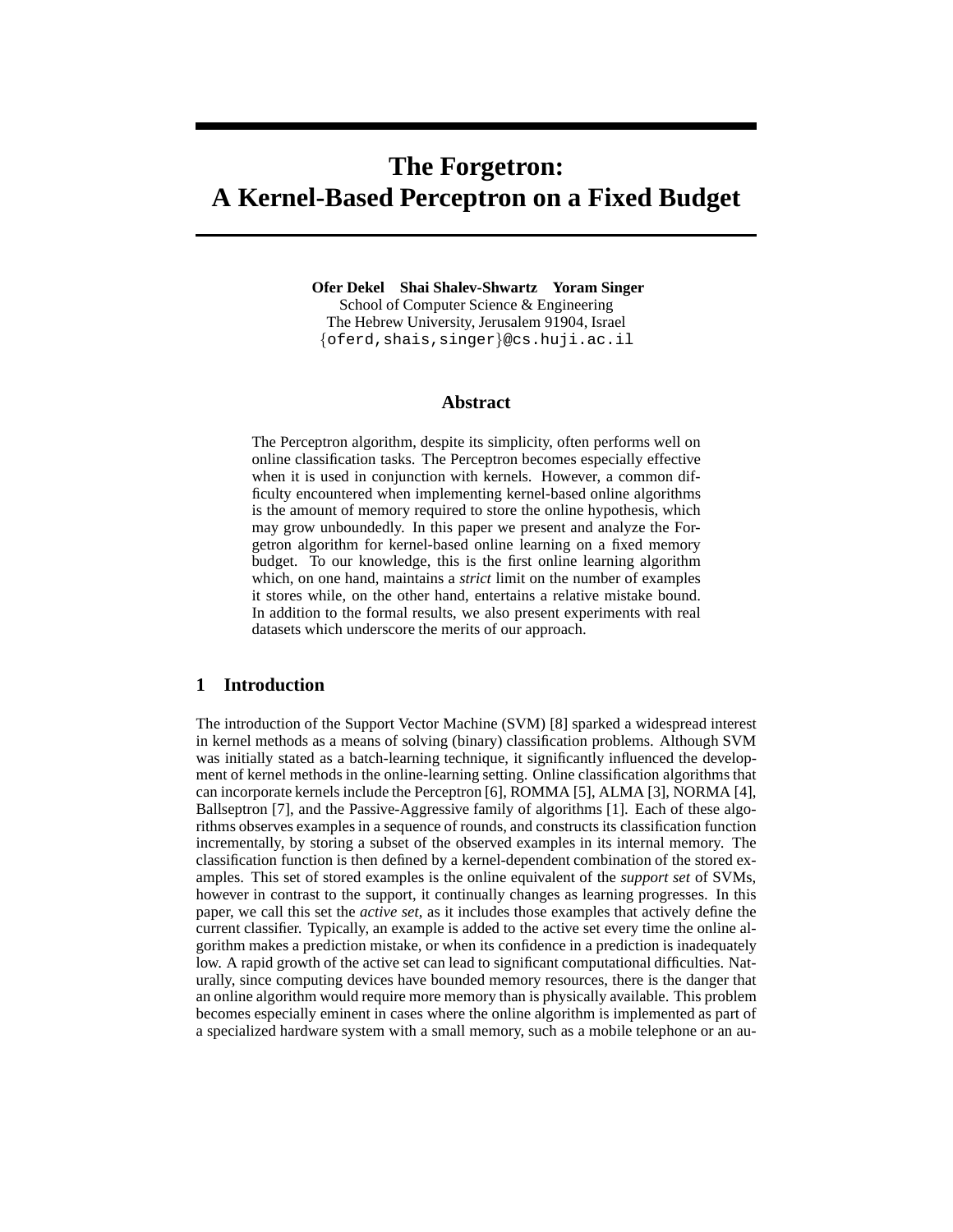tonomous robot. Moreover, an excessively large active set can lead to unacceptably long running times, as the time-complexity of each online round scales linearly with the size of the active set.

Crammer, Kandola, and Singer [2] first addressed this problem by describing an online kernel-based modification of the Perceptron algorithm in which the active set does not exceed a predefined *budget*. Their algorithm removes redundant examples from the active set so as to make the best use of the limited memory resource. Weston, Bordes and Bottou [9] followed with their own online kernel machine on a budget. Both techniques work relatively well in practice, however they both lack a theoretical guarantee on their prediction accuracy. In this paper we present the Forgetron algorithm for online kernel-based classification. To the best of our knowledge, the Forgetron is the first online algorithm with a fixed memory budget which also entertains a formal worst-case mistake bound. We name our algorithm the Forgetron since its update builds on that of the Perceptron and since it gradually forgets active examples as learning progresses.

This paper is organized as follows. In Sec. 2 we begin with a more formal presentation of our problem and discuss some difficulties in proving mistake bounds for kernel-methods on a budget. In Sec. 3 we present an algorithmic framework for online prediction with a predefined budget of active examples. Then in Sec. 4 we derive a concrete algorithm within this framework and analyze its performance. Formal proofs of our claims are omitted due to the lack of space. Finally, we present an empirical evaluation of our algorithm in Sec. 5.

## **2 Problem Setting**

Online learning is performed in a sequence of consecutive rounds. On round  $t$  the online algorithm observes an instance  $x_t$ , which is drawn from some predefined instance domain  $X$ . The algorithm predicts the binary label associated with that instance and is then provided with the correct label  $y_t \in \{-1, +1\}$ . At this point, the algorithm may use the instance-label pair  $(x_t, y_t)$  to improve its prediction mechanism. The goal of the algorithm is to correctly predict as many labels as possible.

The predictions of the online algorithm are determined by a *hypothesis* which is stored in its internal memory and is updated from round to round. We denote the hypothesis used on round t by  $f_t$ . Our focus in this paper is on margin based hypotheses, namely,  $f_t$  is a function from X to R where  $sign(f_t(\mathbf{x}_t))$  constitutes the actual binary prediction and  $|f_t(\mathbf{x}_t)|$  is the confidence in this prediction. The term  $yf(\mathbf{x})$  is called the *margin* of the prediction and is positive whenever y and sign( $f(\mathbf{x})$ ) agree. We can evaluate the performance of a hypothesis on a given example  $(x, y)$  in one of two ways. First, we can check whether the hypothesis makes a prediction mistake, namely determine whether  $y =$  $sign(f(x))$  or not. Throughout this paper, we use M to denote the number of prediction mistakes made by an online algorithm on a sequence of examples  $(x_1, y_1), \ldots, (x_T, y_T)$ . The second way we evaluate the predictions of a hypothesis is by using the *hinge-loss* function, defined as,

$$
\ell(f; (\mathbf{x}, y)) = \begin{cases} 0 & \text{if } yf(\mathbf{x}) \ge 1 \\ 1 - yf(\mathbf{x}) & \text{otherwise} \end{cases}
$$
 (1)

The hinge-loss penalizes a hypothesis for any margin less than 1. Additionally, if  $y \neq$  $sign(f(x))$  then  $\ell(f, (x, y)) \ge 1$  and therefore the *cumulative hinge-loss* suffered over a sequence of examples upper bounds  $M$ . The algorithms discussed in this paper use kernelbased hypotheses that are defined with respect to a kernel operator  $K : \mathcal{X} \times \mathcal{X} \to \mathbb{R}$  which adheres to Mercer's positivity conditions [8]. A kernel-based hypothesis takes the form,

$$
f(\mathbf{x}) = \sum_{i=1}^{k} \alpha_i K(\mathbf{x}_i, \mathbf{x}) \tag{2}
$$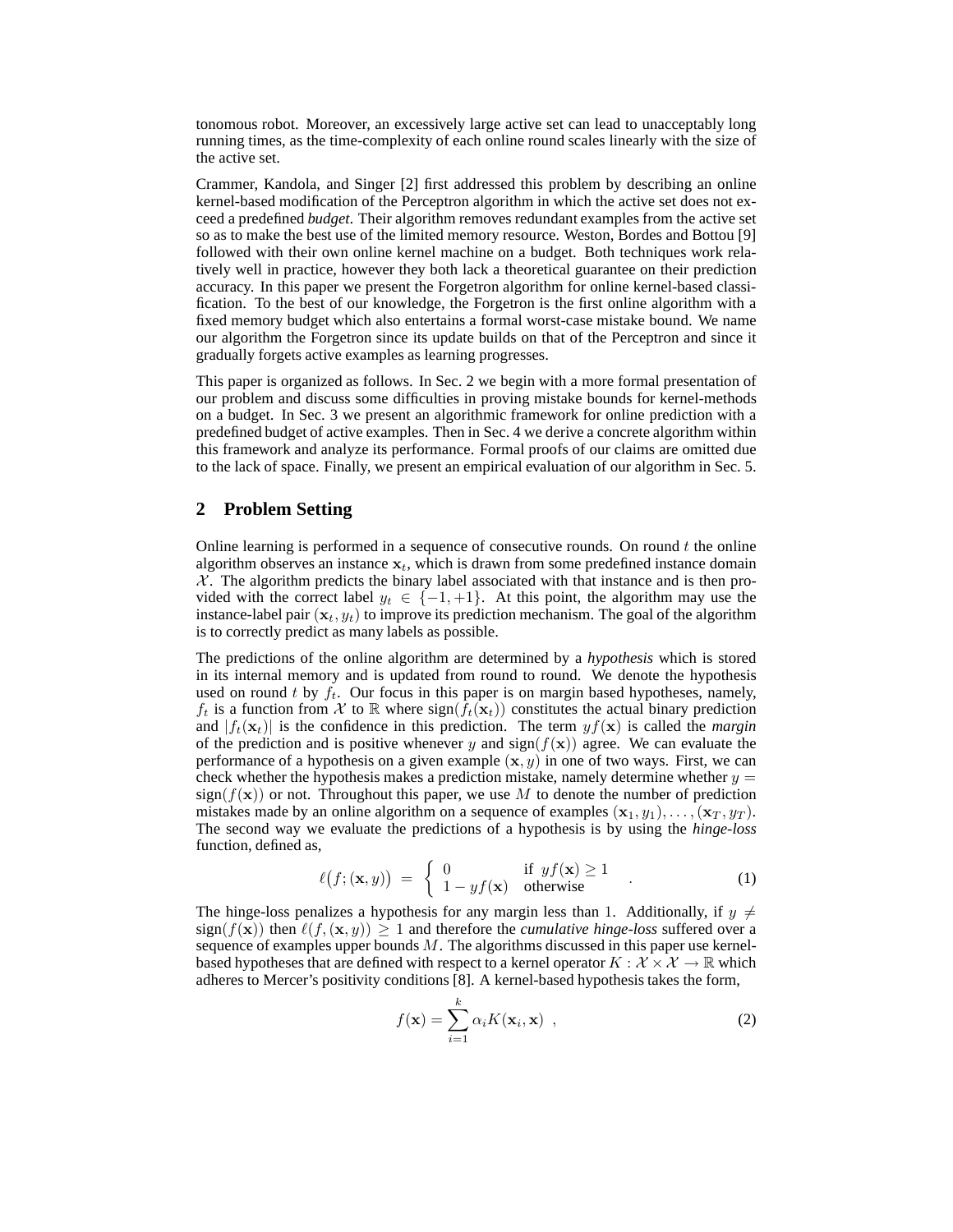where  $x_1, \ldots, x_k$  are members of X and  $\alpha_1, \ldots, \alpha_k$  are real weights. To facilitate the derivation of our algorithms and their analysis, we associate a reproducing kernel Hilbert space (RKHS) with  $K$  in the standard way common to all kernel methods. Formally, let  $\mathcal{H}_K$  be the closure of the set of all hypotheses of the form given in Eq. (2). For any two functions,  $f(\mathbf{x}) = \sum_{i=1}^{k} \alpha_i K(\mathbf{x}_i, \mathbf{x})$  and  $g(\mathbf{x}) = \sum_{j=1}^{l} \beta_j K(\mathbf{z}_j, \mathbf{x})$ , define the inner product between them to be,  $\langle f, g \rangle = \sum_{i=1}^{k} \sum_{j=1}^{l} \alpha_i \beta_j K(\mathbf{x}_i, \mathbf{z}_j)$ . This innerproduct naturally induces a norm defined by  $||f|| = \langle f, f \rangle^{1/2}$  and a metric  $||f - g|| =$  $(\langle f, f \rangle - 2\langle f, g \rangle + \langle g, g \rangle)^{1/2}$ . These definitions play an important role in the analysis of our algorithms. Online kernel methods typically restrict themselves to hypotheses that are defined by some subset of the examples observed on previous rounds. That is, the hypothesis used on round t takes the form,  $f_t(\mathbf{x}) = \sum_{i \in I_t} \alpha_i K(\mathbf{x}_i, \mathbf{x})$ , where  $I_t$  is a subset of  $\{1, \ldots, (t-1)\}$  and  $x_i$  is the example observed by the algorithm on round i. As stated above,  $I_t$  is called the active set, and we say that example  $x_i$  is *active* on round t if  $i \in I_t$ .

Perhaps the most well known online algorithm for binary classification is the Perceptron [6]. Stated in the form of a kernel method, the hypotheses generated by the Perceptron take the form  $f_t(\mathbf{x}) = \sum_{i \in I_t} y_i K(\mathbf{x}_i, \mathbf{x})$ . Namely, the weight assigned to each active example is either  $+1$  or  $-1$ , depending on the label of that example. The Perceptron initializes  $I_1$  to be the empty set, which implicitly sets  $f_1$  to be the zero function. It then updates its hypothesis only on rounds where a prediction mistake is made. Concretely, on round t, if  $f_t(\mathbf{x}_t) \neq y_t$  then the index t is inserted into the active set. As a consequence, the size of the active set on round  $t$  equals the number of prediction mistakes made on previous rounds. A relative mistake bound can be proven for the Perceptron algorithm. The bound holds for any sequence of instance-label pairs, and compares the number of mistakes made by the Perceptron with the cumulative hinge-loss of any fixed hypothesis  $g \in \mathcal{H}_K$ , even one defined with prior knowledge of the sequence.

**Theorem 1.** Let K be a Mercer kernel and let  $(x_1, y_1), \ldots, (x_T, y_T)$  be a sequence of *examples such that*  $K(\mathbf{x}_t, \mathbf{x}_t) \leq 1$  *for all t. Let g be an arbitrary function in*  $\mathcal{H}_K$  *and* define  $\hat{\ell}_t = \ell\big(g; (\mathbf{x}_t, y_t)\big).$  Then the number of prediction mistakes made by the Perceptron *on this sequence is bounded by,*  $M \leq ||g||^2 + 2\sum_{t=1}^{T} \hat{\ell}_t$ *.* 

Although the Perceptron is guaranteed to be competitive with any fixed hypothesis  $g \in$  $\mathcal{H}_K$ , the fact that its active set can grow without a bound poses a serious computational problem. In fact, this problem is common to most kernel-based online methods that do not explicitly monitor the size of  $I_t$ .

As discussed above, our goal is to derive and analyze an online prediction algorithm which resolves these problems by enforcing a *fixed* bound on the size of the active set. Formally, let B be a positive integer, which we refer to as the *budget parameter*. We would like to devise an algorithm which enforces the constraint  $|I_t| \leq B$  on every round t. Furthermore, we would like to prove a relative mistake bound for this algorithm, analogous to the bound stated in Thm. 1. Regretfully, this goal turns out to be impossible without making additional assumptions. We show this inherent limitation by presenting a simple counterexample which applies to any online algorithm which uses a prediction function of the form given in Eq. (2), and for which  $|I_t| \leq B$  for all t. In this example, we show a hypothesis  $g \in \mathcal{H}_K$ and an arbitrarily long sequence of examples such that the algorithm makes a prediction mistake on every single round whereas  $g$  suffers no loss at all. We choose the instance space X to be the set of  $B+1$  standard unit vectors in  $\mathbb{R}^{B+1}$ , that is  $\mathcal{X} = \{e_i\}_{i=1}^{B+1}$  where  $e_i$  is the vector with 1 in its i'th coordinate and zeros elsewhere.  $K$  is set to be the standard innerproduct in  $\mathbb{R}^{B+1}$ , that is  $K(\mathbf{x}, \mathbf{x}') = \langle \mathbf{x}, \mathbf{x}' \rangle$ . Now for every t,  $f_t$  is a linear combination of at most B vectors from X. Since  $|\mathcal{X}| = B + 1$ , there exists a vector  $\mathbf{x}_t \in \mathcal{X}$  which is currently not in the active set. Furthermore,  $x_t$  is orthogonal to all of the active vectors and therefore  $f_t(\mathbf{x}_t) = 0$ . Assume without loss of generality that the online algorithm we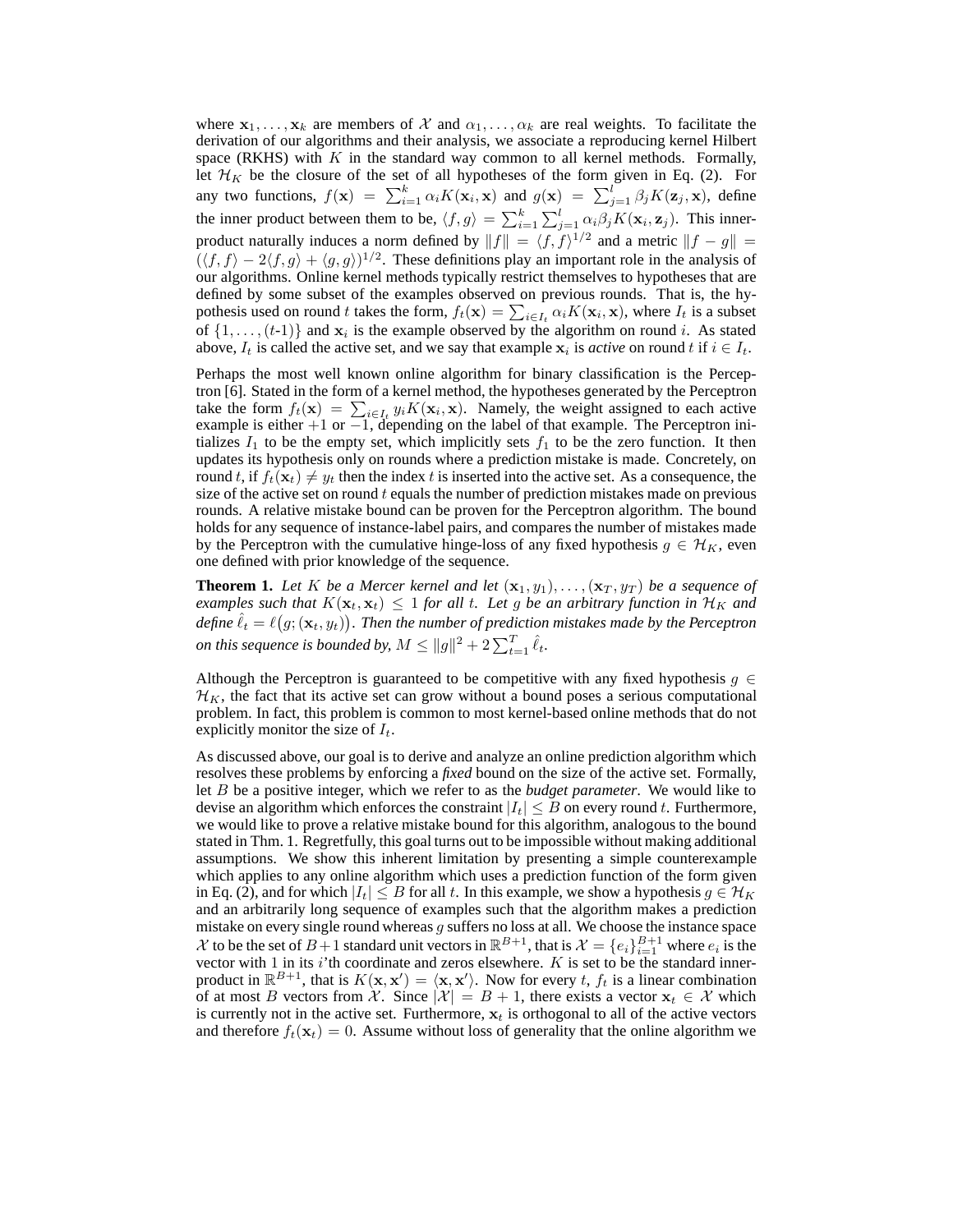are using predicts  $y_t$  to be  $-1$  when  $f_t(\mathbf{x}) = 0$ . If on every round we were to present the online algorithm with the example  $(x_t, +1)$  then the online algorithm would make a prediction mistake on every round. On the other hand, the hypothesis  $\bar{g} = \sum_{i=1}^{B+1} e_i$  is a member of  $H_K$  and attains a zero hinge-loss on every round. We have found a sequence of examples and a fixed hypothesis (which is indeed defined by more than B vectors from  $\mathcal{X}$ ) that attains a cumulative loss of zero on this sequence, while the number of mistakes made by the online algorithm equals the number of rounds. Clearly, a theorem along the lines of Thm. 1 cannot be proven.

One way to resolve this problem is to limit the set of hypotheses we compete with to a subset of  $\mathcal{H}_K$ , which would naturally exclude  $\bar{g}$ . In this paper, we limit the set of competitors to hypotheses with small norms. Formally, we wish to devise an online algorithm which is competitive with every hypothesis  $g \in \mathcal{H}_K$  for which  $||g|| \leq U$ , for some constant U. Our counterexample indicates that we cannot prove a relative mistake bound with  $U$  set to at Least  $\sqrt{B+1}$ , since that was the norm of  $\bar{g}$  in our counterexample. In this paper we come close to this upper bound by proving that our algorithms can compete with any hypothesis with a norm bounded by  $\frac{1}{4}\sqrt{(B+1)/\log(B+1)}$ .

# **3 A Perceptron with "Shrinking" and "Removal" Steps**

The Perceptron algorithm will serve as our starting point. Recall that whenever the Perceptron makes a prediction mistake, it updates its hypothesis by adding the element  $t$  to  $I_t$ . Thus, on any given round, the size of its active set equals the number of prediction mistakes it has made so far. This implies that the Perceptron may violate the budget constraint  $|I_t| \leq B$ . We can solve this problem by removing an example from the active set whenever its size exceeds  $B$ . One simple strategy is to remove the oldest example in the active set whenever  $|I_t| > B$ . Let t be a round on which the Perceptron makes a prediction mistake. We apply the following two step update. First, we perform the Perceptron's update by adding t to  $I_t$ . Let  $I'_t = I_t \cup \{t\}$  denote the resulting active set. If  $|I'_t| \leq B$ we are done and we set  $I_{t+1} = I_t$ . Otherwise, we apply a *removal* step by finding the oldest example in the active set,  $r_t = \min I'_t$ , and setting  $I_{t+1} = I'_t \setminus \{r_t\}$ . The resulting algorithm is a simple modification of the kernel Perceptron, which conforms with a fixed budget constraint. While we are unable to prove a mistake bound for this algorithm, it is nonetheless an important milestone on the path to an algorithm with a fixed budget and a formal mistake bound.

The removal of the oldest active example from  $I_t$  may significantly change the hypothesis and effect its accuracy. One way to overcome this obstacle is to reduce the weight of old examples in the definition of the current hypothesis. By controlling the weight of the oldest active example, we can guarantee that the removal step will not significantly effect the accuracy of our predictions. More formally, we redefine our hypothesis to be,

$$
f_t = \sum_{i \in I_t} \sigma_{i,t} y_i K(\mathbf{x}_i, \cdot) ,
$$

where each  $\sigma_{i,t}$  is a weight in (0, 1]. Clearly, the effect of removing  $r_t$  from  $I_t$  depends on the magnitude of  $\sigma_{r_t,t}$ .

Using the ideas discussed above, we are now ready to outline the Forgetron algorithm. The Forgetron initializes  $I_1$  to be the empty set, which implicitly sets  $f_1$  to be the zero function. On round  $t$ , if a prediction mistake occurs, a three step update is performed. The first step is the standard Perceptron update, namely, the index  $t$  is inserted into the active set and the weight  $\sigma_{t,t}$  is set to be 1. Let  $I'_t$  denote the active set which results from this update, and let  $f'_t$  denote the resulting hypothesis,  $f'_t(\mathbf{x}) = f_t(\mathbf{x}) + y_t K(\mathbf{x}_t, \mathbf{x})$ . The second step of the update is a *shrinking* step in which we scale  $f'$  by a coefficient  $\phi_t \in (0, 1]$ . The value of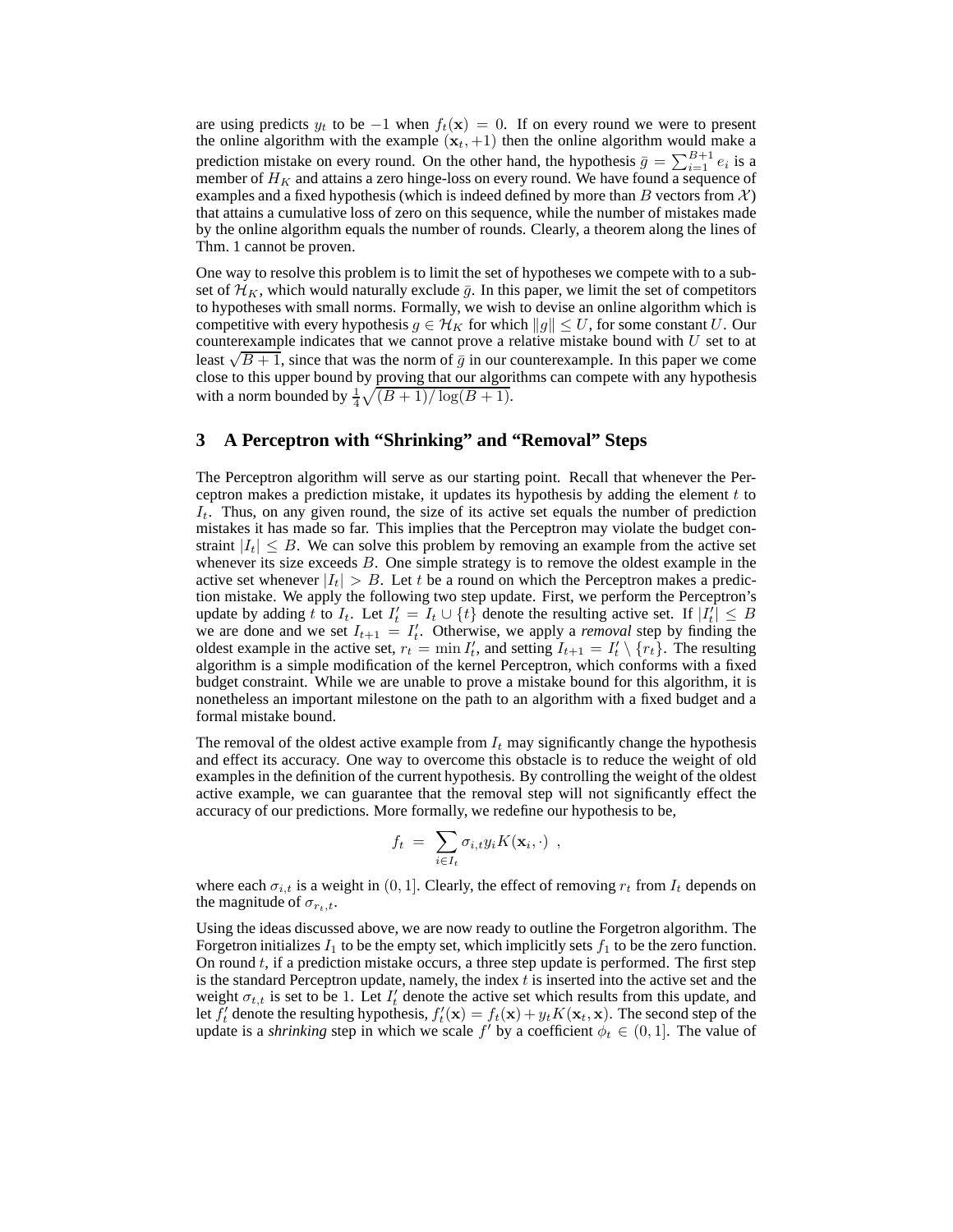$\phi_t$  is intentionally left unspecified for now. Let  $f''_t$  denote the resulting hypothesis, that is,  $f''_t = \phi_t f'_t$ . Setting  $\sigma_{i,t+1} = \phi_t \sigma_{i,t}$  for all  $i \in I'_t$ , we can write,

$$
f''_t(\mathbf{x}) = \sum_{i \in I'_t} \sigma_{i,t+1} y_i K(\mathbf{x}_i, \mathbf{x}) .
$$

The third and last step of the update is the removal step discussed above. That is, if the budget constraint is violated and  $\left|I_t'\right| > B$  then  $I_{t+1}$  is set to be  $I_t' \setminus \{r_t\}$  where  $r_t = \min I_t'.$ Otherwise,  $I_{t+1}$  simply equals  $I_t^j$ . The recursive definition of the weight  $\sigma_{i,t}$  can be unraveled to give the following explicit form,  $\sigma_{i,t} = \prod_{j \in I_{t-1}} \wedge j \geq i} \phi_j$ . If the shrinking coefficients  $\phi_t$  are sufficiently small, then the example weights  $\sigma_{i,t}$  decrease rapidly with t, and particularly the weight of the oldest active example can be made arbitrarily small. Thus, if  $\phi_t$  is small enough, then the removal step is guaranteed not to cause any significant damage. Alas, aggressively shrinking the online hypothesis with every update might itself degrade the performance of the online hypothesis and therefore  $\phi_t$  should not be set too small. The delicate balance between safe removal of the oldest example and over-aggressive scaling is our main challenge. To formalize this tradeoff, we begin with the mistake bound in Thm. 1 and investigate how it is effected by the shrinking and removal steps.

We focus first on the removal step. Let  $J$  denote the set of rounds on which the Forgetron makes a prediction mistake and define the function,

$$
\Psi(\sigma\,,\,\phi\,,\,\mu) \;=\; (\sigma\,\phi)^2 + 2\,\sigma\,\phi(1-\phi\,\mu) \;\;.
$$

Let  $t \in J$  be a round on which  $|I_t| = B$ . On this round, example  $r_t$  is removed from the active set. Let  $\mu_t = y_{r_t} f'_t(\mathbf{x}_{r_t})$  be the signed margin attained by  $f'_t$  on the active example being removed. Finally, we abbreviate,

$$
\Psi_t = \begin{cases} \Psi(\sigma_{r_t,t}, \phi_t, \mu_t) & \text{if } t \in J \wedge |I_t| = B \\ 0 & \text{otherwise} \end{cases}.
$$

Lemma 1 below states that removing example  $r_t$  from the active set on round t increases the mistake bound by  $\Psi_t$ . As expected,  $\Psi_t$  decreases with the weight of the removed example,  $\sigma_{r,t,t+1}$ . In addition, it is clear from the definition of  $\Psi_t$  that  $\mu_t$  also plays a key role in determining whether  $x_{r_t}$  can be safely removed from the active set. We note in passing that [2] used a heuristic criterion similar to  $\mu_t$  to dynamically choose which active example to remove on each online round.

Turning to the shrinking step, for every  $t \in J$  we define,

$$
\Phi_t = \begin{cases}\n1 & \text{if } \|f_{t+1}\| \ge U \\
\phi_t & \text{if } \|f'_t\| \le U \land \|f_{t+1}\| < U \\
\frac{\phi_t \|f'_t\|}{U} & \text{if } \|f'_t\| > U \land \|f_{t+1}\| < U\n\end{cases}.
$$

Lemma 1 below also states that applying the shrinking step on round t increases the mistake bound by  $U^2 \log(1/\Phi_t)$ . Note that if  $||f_{t+1}|| \geq U$  then  $\Phi_t = 1$  and the shrinking step on round  $t$  has no effect on our mistake bound. Intuitively, this is due to the fact that, in this case, the shrinking step does not make the norm of  $f_{t+1}$  smaller than the norm of our competitor, g.

**Lemma 1.** Let  $(\mathbf{x}_1, y_1), \ldots, (\mathbf{x}_T, y_T)$  be a sequence of examples such that  $K(\mathbf{x}_t, \mathbf{x}_t) \leq 1$ *for all*t *and assume that this sequence is presented to the Forgetron with a budget constraint* B. Let g be a function in  $\mathcal{H}_K$  for which  $||g|| \leq U$ , and define  $\hat{\ell}_t = \ell(g; (\mathbf{x}_t, y_t))$ . Then,

$$
M \ \leq \ \left( \|g\|^2 + 2 \sum_{t=1}^T \hat{\ell}_t \right) + \left( \sum_{t \in J} \Psi_t + U^2 \sum_{t \in J} \log \left(1/\Phi_t \right) \right) \ .
$$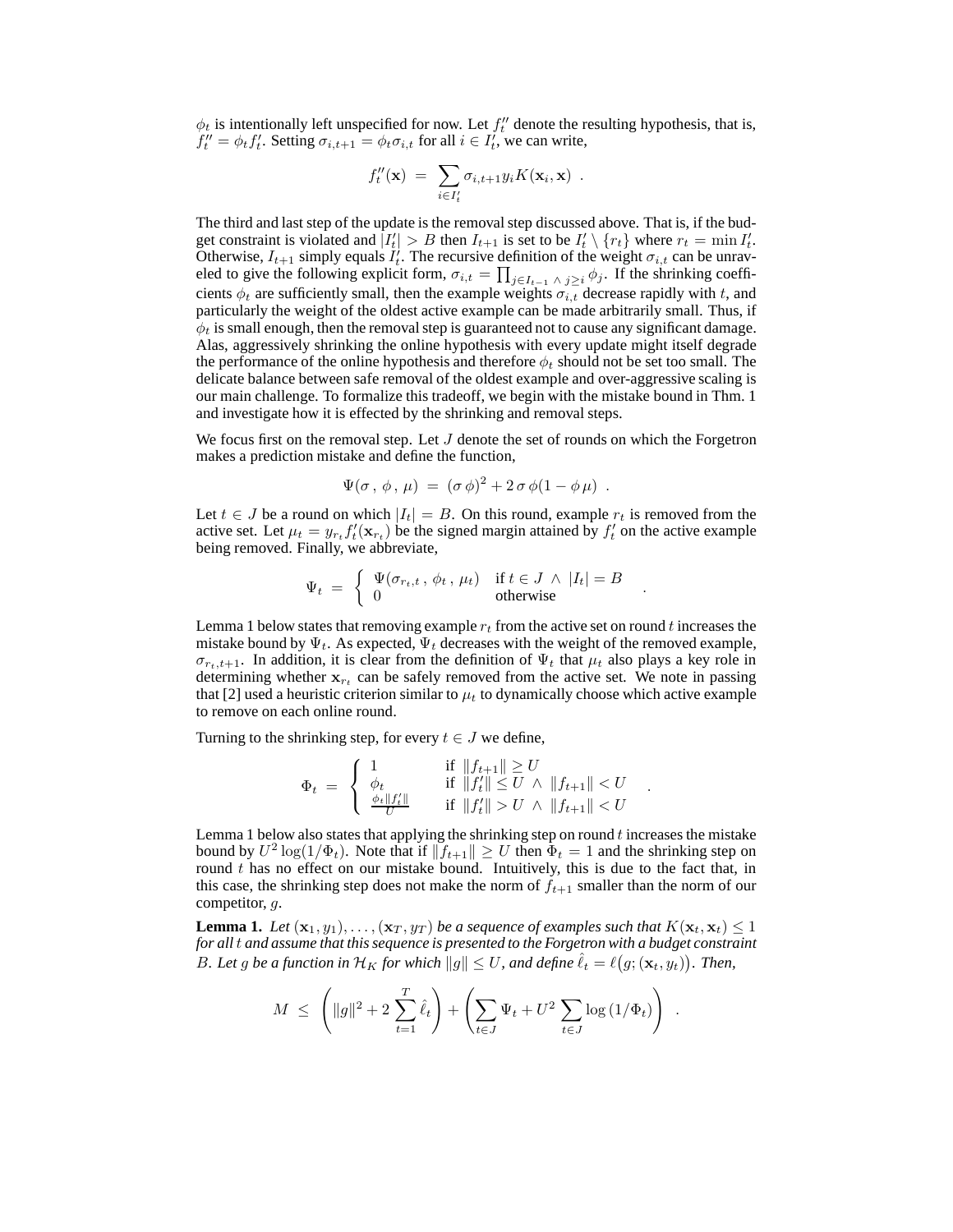The first term in the bound of Lemma 1 is identical to the mistake bound of the standard Perceptron, given in Thm. 1. The second term is the consequence of the removal and shrinking steps. If we set the shrinking coefficients in such a way that the second term is at most  $\frac{M}{2}$ , then the bound in Lemma 1 reduces to  $M \le ||g||^2 + 2\sum_{t} \hat{\ell}_t + \frac{M}{2}$ . This can be restated as  $M \leq 2||g||^2 + 4\sum_t \hat{\ell}_t$ , which is twice the bound of the Perceptron algorithm. The next lemma states sufficient conditions on  $\phi_t$  under which the second term in Lemma 1 is indeed upper bounded by  $\frac{M}{2}$ .

**Lemma 2.** Assume that the conditions of Lemma 1 hold and that  $B \geq 83$ . If the shrinking *coefficients*  $\phi_t$  *are chosen such that,* 

$$
\sum_{t \in J} \Psi_t \ \leq \ \frac{15}{32} \, M \qquad \text{and} \qquad \sum_{t \in J} \log \left( 1/\Phi_t \right) \ \leq \ \frac{\log(B+1)}{2(B+1)} \, M \ ,
$$

*then the following holds,*  $\sum_{t \in J} \Psi_t + U^2 \sum_{t \in J} \log(1/\Phi_t) \leq \frac{M}{2}$ .

In the next section, we define the specific mechanism used by the Forgetron algorithm to choose the shrinking coefficients  $\phi_t$ . Then, we conclude our analysis by arguing that this choice satisfies the sufficient conditions stated in Lemma 2, and obtain a mistake bound as described above.

# **4 The Forgetron Algorithm**

We are now ready to define the specific choice of  $\phi_t$  used by the Forgetron algorithm. On each round, the Forgetron chooses  $\phi_t$  to be the maximal value in  $(0, 1]$  for which the damage caused by the removal step is still manageable. To clarify our construction, define  $J_t = \{i \in J : i \leq t\}$  and  $M_t = |J_t|$ . In words,  $J_t$  is the set of rounds on which the algorithm made a mistake up until round  $t$ , and  $M_t$  is the size of this set. We can now rewrite the first condition in Lemma 2 as,

$$
\sum_{t \in J_T} \Psi_t \leq \frac{15}{32} M_T \tag{3}
$$

Instead of the above condition, the Forgetron enforces the following stronger condition,

$$
\forall i \in \{1,\ldots,T\}, \quad \sum_{t \in J_i} \Psi_t \leq \frac{15}{32} M_i \quad . \tag{4}
$$

This is done as follows. Define,  $Q_i = \sum_{t \in J_{i-1}} \Psi_t$ . Let i denote a round on which the algorithm makes a prediction mistake and on which an example must be removed from the active set. The *i*'th constraint in Eq. (4) can be rewritten as  $\Psi_i + Q_i \leq \frac{15}{32} M_i$ . The Forgetron sets  $\phi_i$  to be the maximal value in  $(0,1]$  for which this constraint holds, namely,  $\phi_i = \max \big\{ \phi \in (0,1] : \Psi(\sigma_{r_i,i},\phi,\mu_i) + Q_i \leq \frac{15}{32} M_i \big\}.$  Note that  $Q_i$  does not depend on  $\phi$  and that  $\Psi(\sigma_{r_i,i}, \phi, \mu_i)$  is a quadratic expression in  $\phi$ . Therefore, the value of  $\phi_i$  can be found analytically. The pseudo-code of the Forgetron algorithm is given in Fig. 1.

Having described our algorithm, we now turn to its analysis. To prove a mistake bound it suffices to show that the two conditions stated in Lemma 2 hold. The first condition of the lemma follows immediately from the definition of  $\phi_t$ . Using strong induction on the size of  $J$ , we can show that the second condition holds as well. Using these two facts, the following theorem follows as a direct corollary of Lemma 1 and Lemma 2.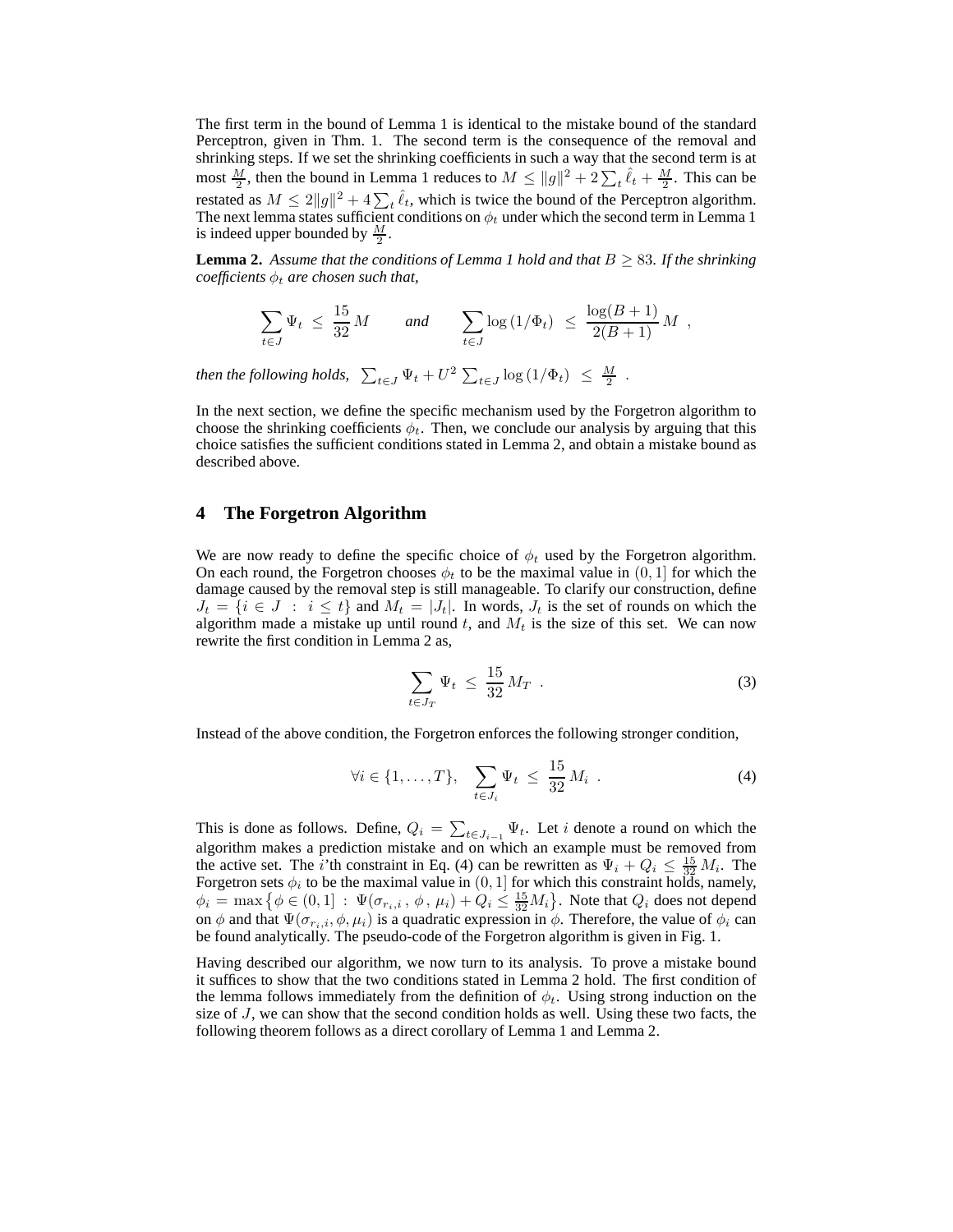INPUT: Mercer kernel  $K(\cdot, \cdot)$ ; budget parameter  $B > 0$ INITIALIZE:  $I_1 = \emptyset$ ;  $f_1 \equiv 0$ ;  $Q_1 = 0$ ;  $M_0 = 0$ **For**  $t = 1, 2, ...$ receive instance  $x_t$ ; predict label: sign( $f_t(x_t)$ ) receive correct label  $y_t$ **If**  $y_t f_t(\mathbf{x}_t) > 0$ set  $I_{t+1} = I_t$ ,  $Q_{t+1} = Q_t$ ,  $M_t = M_{t-1}$ , and  $\forall i \in I_t$  set  $\sigma_{i,t+1} = \sigma_{i,t}$ **Else** set  $M_t = M_{t-1} + 1$ (1) set  $I'_t = I_t \cup \{t\}$ **If**  $|I'_t| \leq B$ set  $I_{t+1} = I'_{t}, Q_{t+1} = Q_{t}, \sigma_{t,t} = 1$ , and  $\forall i \in I_{t+1}$  set  $\sigma_{i,t+1} = \sigma_{i,t}$ **Else** (2) define  $r_t = \min I_t$ choose  $\phi_t = \max\{\phi \in (0, 1] : \Psi(\sigma_{r_t, t}, \phi, \mu_t) + Q_t \leq \frac{15}{32} M_t\}$ set  $\sigma_{t,t} = 1$  and  $\forall i \in I'_t$  set  $\sigma_{i,t+1} = \phi_t \sigma_{i,t}$ set  $Q_{t+1} = Q_t + \Psi_t$ (3) set  $I_{t+1} = I'_t \setminus \{r_t\}$ define  $f_{t+1} = \sum_{i \in I_{t+1}} \sigma_{i,t+1} y_i K(\mathbf{x}_i, \cdot)$ 

Figure 1: The Forgetron algorithm.

**Theorem 2.** Let  $(\mathbf{x}_1, y_1), \ldots, (\mathbf{x}_T, y_T)$  be a sequence of examples such that  $K(\mathbf{x}_t, \mathbf{x}_t) \leq 1$ *for all* t*. Assume that this sequence is presented to the Forgetron algorithm from Fig. 1 with a budget parameter*  $B \geq 83$ *. Let g be a function in*  $\mathcal{H}_K$  *for which*  $||g|| \leq U$ *, where*  $U =$  $\frac{1}{4}\sqrt{(B+1)/\log(B+1)}$ , and define  $\hat{\ell}_t = \ell(g; (\mathbf{x}_t, y_t))$ . Then, the number of prediction *mistakes made by the Forgetron on this sequence is at most,*

$$
M \ \leq \ 2 \, \|g\|^2 \ + \ 4 \sum_{t=1}^T \hat{\ell}_t
$$

## **5 Experiments and Discussion**

In this section we present preliminary experimental results which demonstrate the merits of the Forgetron algorithm. We compared the performance of the Forgetron with the method described in [2], which we abbreviate by CKS. When the CKS algorithm exceeds its budget, it removes the active example whose margin would be the largest after the removal. Our experiment was performed with two standard datasets: the MNIST dataset, which consists of 60,000 training examples, and the census-income (adult) dataset, with 200,000 examples. The labels of the MNIST dataset are the 10 digit classes, while the setting we consider in this paper is that of binary classification. We therefore generated binary problems by splitting the 10 labels into two sets of equal size in all possible ways, totaling  $\binom{10}{5}/2 = 126$  classification problems. For each budget value, we ran the two algorithms on all 126 binary problems and averaged the results. The labels in the census-income dataset are already binary, so we ran the two algorithms on 10 different permutations of the examples and averaged the results. Both algorithms used a fifth degree non-homogeneous polynomial kernel. The results of these experiments are summarized in Fig. 2. The accuracy of the standard Perceptron (which does not depend on  $B$ ) is marked in each plot